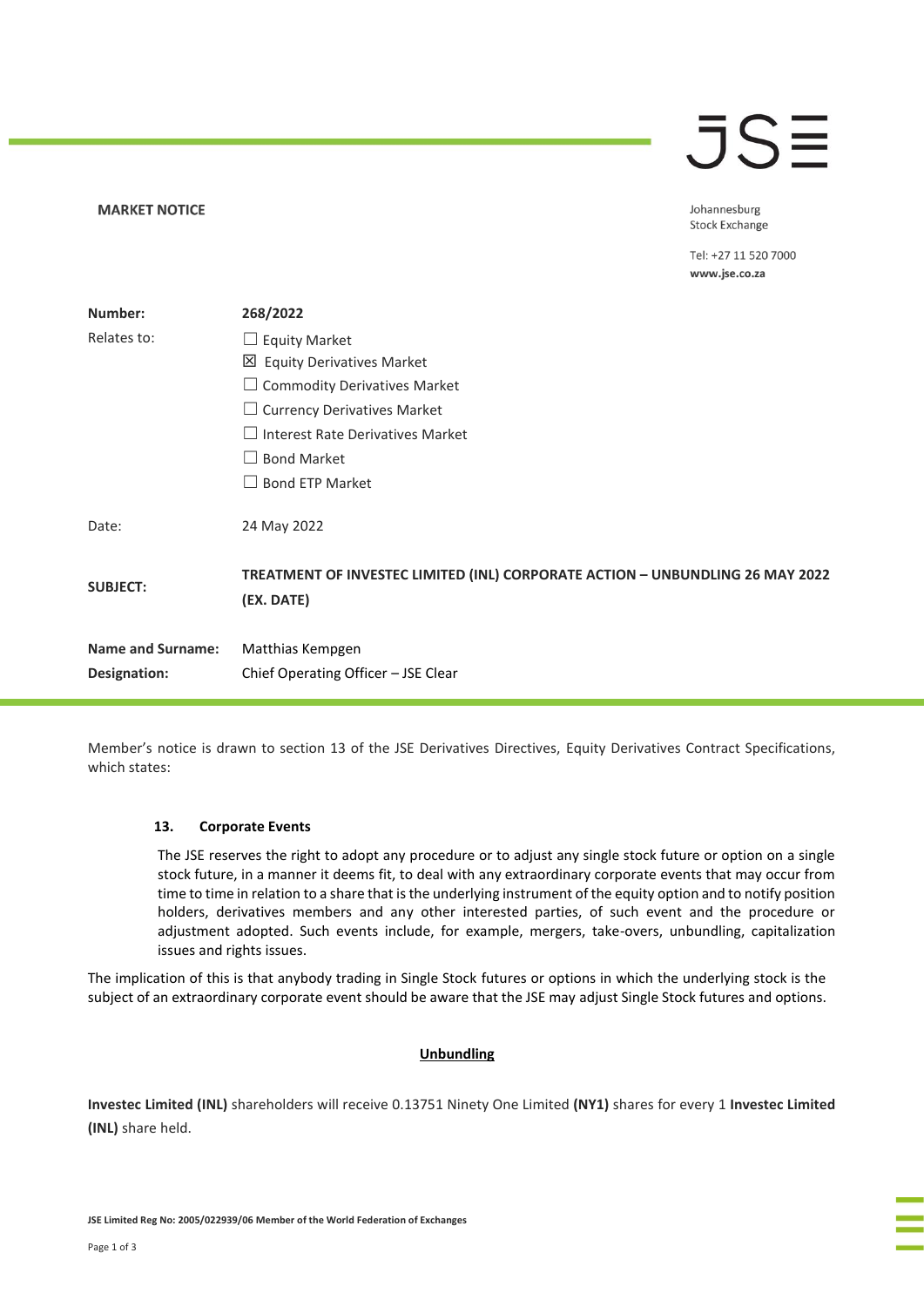# **JSE**

With regards to this corporate action, the following adjustments will be made to all contracts with the underlying of INL on Thursday, **26May 2022 (Ex-date)**. The adjustments will be made to positions as at close of business on Wednesday, **25 May 2022 (LDT).**

# **Affected Contracts:**

| <b>Contract Code</b>      | <b>JSE Instrument Type</b> |
|---------------------------|----------------------------|
| 15JUN22 INL PHY DN        | <b>Dividend Neutral</b>    |
| 15JUN22 INL CSH           | Single Stock               |
| 15JUN22 INL PHY           | Single Stock               |
| 15SEP22 INL PHY DN        | <b>Dividend Neutral</b>    |
| 15SEP22 INL CSH           | Single Stock               |
| 15SEP22 INL PHY           | <b>Single Stock</b>        |
| 15JUN22 INL CSH DN        | <b>Dividend Neutral</b>    |
| 15DEC22 INL PHY DN        | <b>Dividend Neutral</b>    |
| 15DEC22 INL CSH           | Single Stock               |
| 15DEC22 INL PHY           | Single Stock               |
| 15SEP22 INL CSH DN        | <b>Dividend Neutral</b>    |
| 15JUN22 INL CSH 54.88P    | Single Stock               |
| 15JUN22 INL CSH 66.51C    | <b>Single Stock</b>        |
| 15JUN22 INL CSH 75.03C    | Single Stock               |
| 16MAR23 INL PHY DN        | <b>Dividend Neutral</b>    |
| 16MAR23 INL CSH           | Single Stock               |
| 16MAR23 INL PHY           | Single Stock               |
| 15DEC22 INL CSH DN        | <b>Dividend Neutral</b>    |
| 16MAR23 INL CSH CFD RODI  | <b>CFD</b>                 |
| 16MAR23 INL CSH CFD SABOR | <b>CFD</b>                 |
| 15JUN23 INL PHY DN        | Dividend Neutral           |
| 15JUN23 INL CSH           | Single Stock               |
| 15JUN23 INL PHY           | <b>Single Stock</b>        |
| 16MAR23 INL CSH DN        | <b>Dividend Neutral</b>    |

# **Please note:**

The new basket future contract **BSK117** will be created during the EOD batch process on LDT 25 May 2022 and will be available for trading on Ex-date 26 May 2022.

# **1. Futures positions.**

• The JSE will list the new basket future contract **BSK117** which will contain the following constituents:

Investec Limited (INL) / Ninety One Limited (NY1)